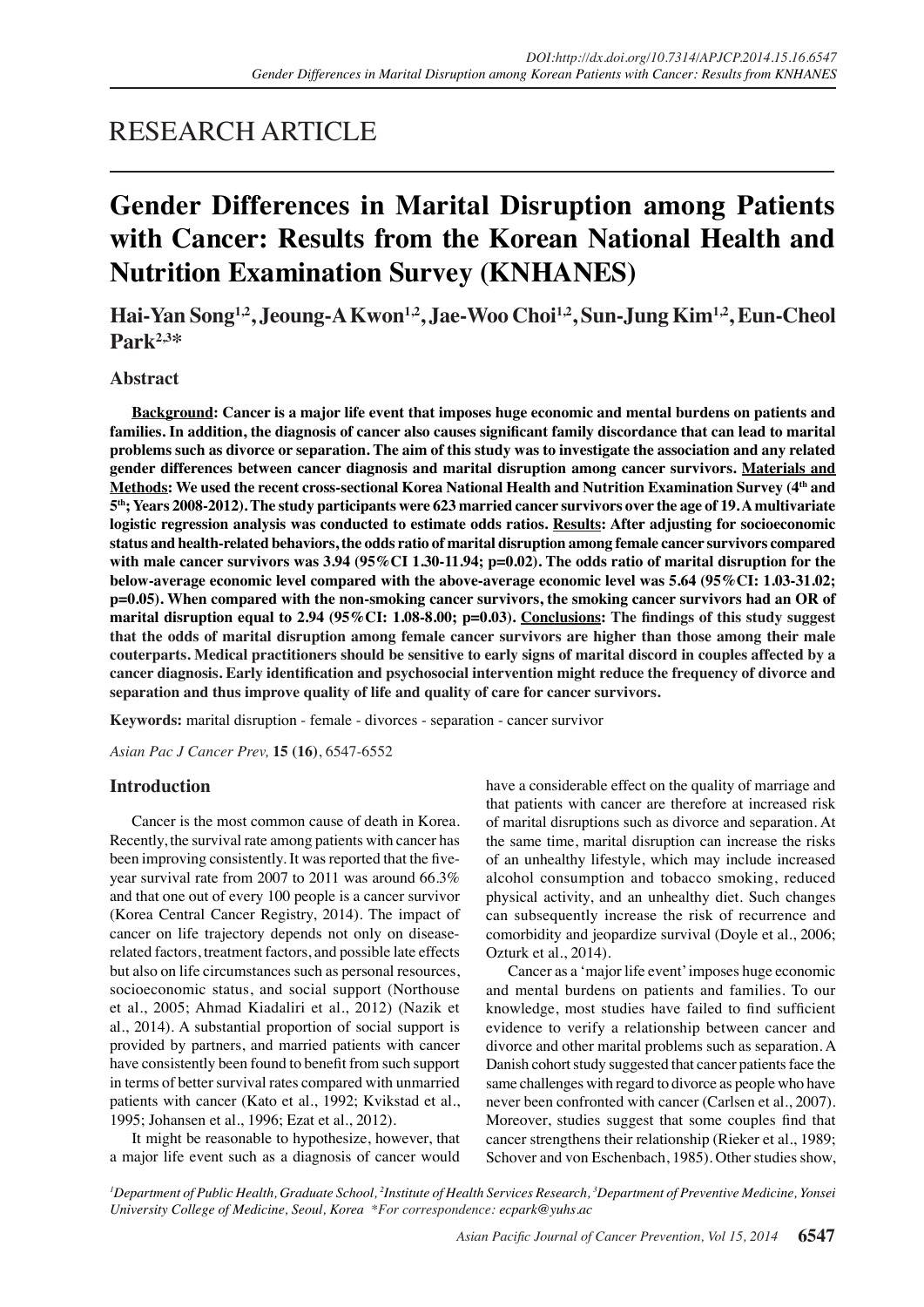#### *Hai-Yan Song et al*

however, that some special cancers such as breast cancer and cervix cancer result in marital disruption. Based on some studies, there are some significant differences between males and females in the association between a history of cancer diagnosis and the marital relationship. A Swedish register-based study found that women who were diagnosed with breast cancer had a significant, nearly 25% increase in their risk of divorce, whereas men who were with diagnosed prostate cancer had a reduction of more than 40% in their risk of divorce (Socialstyrelsen, 2006).

Most studies of cancer and marital disruption have focused on cervical cancer and breast cancer. Young age and nullipara are known risk factors for divorce (Christoffersen, 2002; Majeed et al., 2014; Mohammadi et al., 2013; Tuncay, 2014; Yan et al., 2014). Furthermore, the treatment of cervical cancer and breast cancer might also affect sexual behavior (Cull et al., 1993) and body image (Juraskova et al., 2003; Hawighorst-Knapstein et al., 2004), perhaps giving rise to marital disharmony and thereby contributing to a higher risk of divorce and other marital problems.

In South Korea, women's relative economic and political status is lower than that in other developed countries. According to the United Nations Gender Empowerment Measure, which monitors women's autonomy along economic, educational, and political dimensions, Korea ranked 53rd out of 75 countries and was far behind most other developed countries (UNDP, 2006). In Korea, even in the last decade, husbands earn the majority of family incomes. For that and other reasons, women are especially vulnerable to marital problems. Hence, women who are diagnosed with cancer may be more likely than men who are diagnosed with cancer to face problems in their marriage.

We asked: besides the special cases of cervical and breast cancers, whether other types of cancer result in significantly more marital disruptions among females than among males? We selected the six types of cancer that are the most common in Korea: gastric cancer, lung cancer, liver cancer, colorectal cancer, breast cancer, and cervical cancer. We aimed to test whether women are more likely than men to be abandoned by their spouses after a cancer diagnosis using the data from the fourth and fifth Korean National Health and Nutrition Examination Surveys (KNHANES; 2008-2012).

### **Materials and Methods**

#### *Subjects*

This study was based on data obtained from the fourth and fifth K-NHANES, which were conducted from 2008 to 2012 by the Korea Center for Disease Control and Prevention (KCDC). The sampling protocol for the KNHANES was designed to involve a complex, stratified, multistage, probability-cluster survey of a representative sample of the non-institutionalized civilian population of South Korea. The survey was performed by the Korean Ministry of Health. The target population of the survey was all non-institutionalized civilian Korean individuals aged 1 year or older. The survey employed stratified, multistage probability sampling units based on geographical area,

gender, and age, which were determined based on the household registries of the 2005 National Census Registrythe most recent five-year national census in Korea. The total population of the survey from 2008 to 2012 included 45,811 individuals. Individuals who were younger than 19 years of age or who were unmarried (n=15084), as well as those for whom data were missing (n=2985), were excluded, leaving 26742 individuals. Among those individuals, there were 623 married adult cancer survivors, our target population, whom we analyzed in our study. A detailed description of the sampling can be found in the KNHANES report (Korea Center for Disease Control and Prevention & Ministry of Health and Welfare 2009).

#### *Dependent variables*

We defined a marital disruption as either a separation or a legal divorce. To assess marital disruption, the study participants were asked the question: "Have you ever been married?" Based on the answer, the participants were classified as either Married or Unmarried. If a participant was Married, then he or she was asked: "How's your current marital status?" Based on the answer, the participants were further classified as either Living with Spouse, Separated from Spouse, Widowed, or Divorced. Participants who were classified as Married based on the first question and as Separated from Spouse or Divorced based on the second question were considered to have had a marital disruption; those who were classified as Married based on the first question and as Living with Spouse or Widowed based on the second question were considered not to have had a marital disruption.

#### *Independent variables*

Demographic and socioeconomic factors: The participants were divided into three age groups: 19-39, 40-59, and ≥60 years of age. The region was classified as urban (Seoul, Busan, Daegu, Incheon, Kwangju, Daejeon, and Woolsan) or rural (Kyungki, Kangwon, Chungkuk, Chungnam, Jonbuk, Jonnam, Kyungbuk, Kyungnam, and Jeju). The level of education was classified as: elementary school or less, middle and high school, college, or higher. Economic level was measured by the household income; the household income was the family income adjusted for the number of family members and categorized as: above average, average, or below average. The participants' occupations were classified as white-collar (administrator, professional, or office worker), blue collar (manufacturing, mining, construction, mechanical work, maintenance, technical installation, and various other types of physical work), and non-employed (housewife or student).

Health-related behavior factors: Health-related behavior categories were considered according to the classifications set out in the KNHANES. In terms of smoking status, the subjects were classified as either smoking or non-smoking. The alcohol consumption variable was grouped into two categories: drinking and non-drinking.

Health status and psychological factors: The stress level of the participants was classified as either "a little bit" or "extremely high". Self-reported depression was evaluated by asking each participant: "Have you ever felt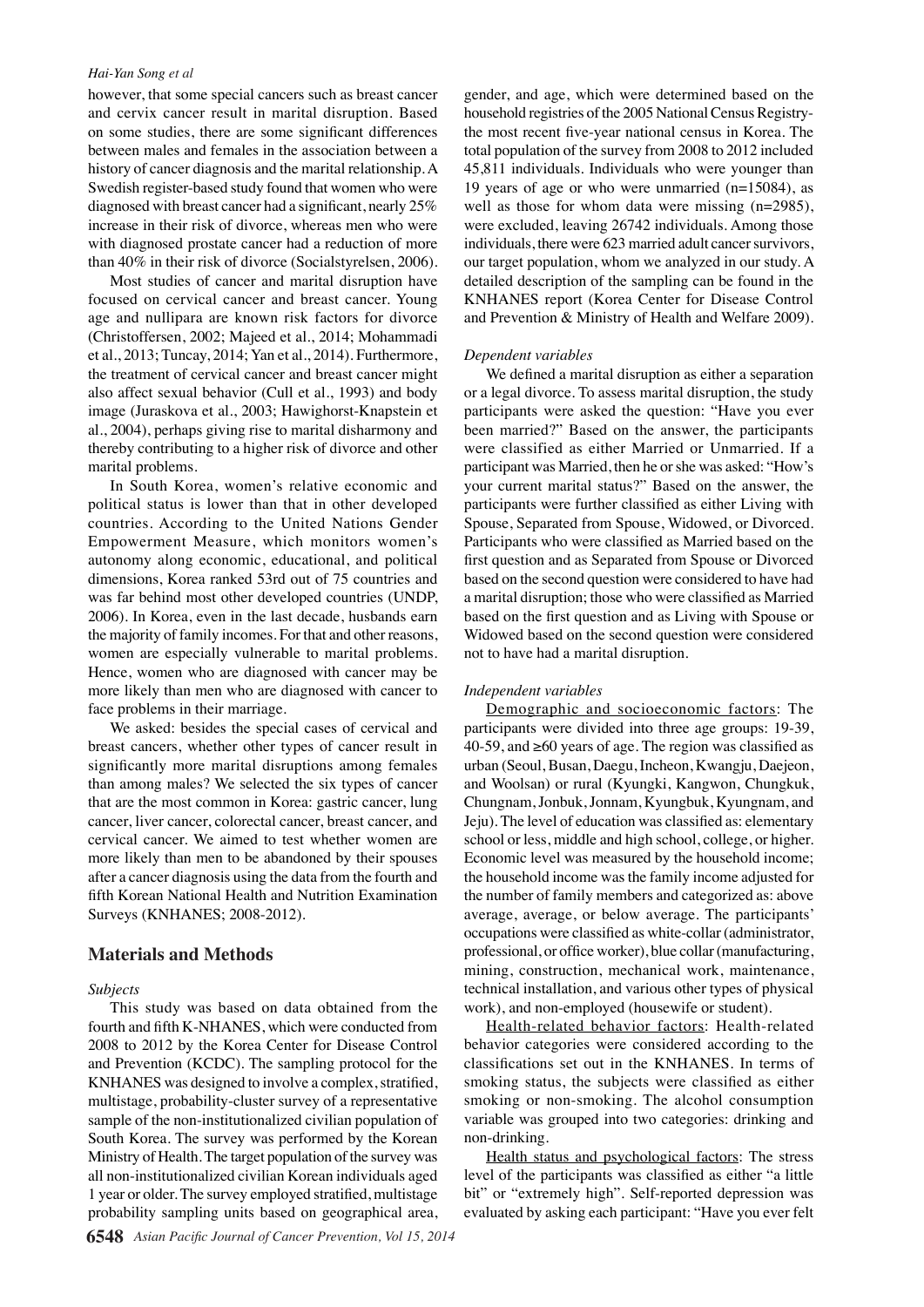### *DOI:http://dx.doi.org/10.7314/APJCP.2014.15.16.6547 Gender Differences in Marital Disruption among Korean Patients with Cancer: Results from KNHANES*

depression steadily during 2 weeks?" The participants responded either "No" or "Yes".

## *Statistical analysis*

A multivariate logistic regression analysis was conducted to investigate the association between marital status and the independent variables. The multivariate logistic regression analysis was adjusted for sex, age, region, education level, economic level, employment, current smoking status, current alcohol consumption, stress level, and depressive state.

The odds ratio (OR) and 95% confidence interval (CI) were calculated, and the threshold for statistical significance was set at p<0.05. Statistical analyses were performed using SAS software version 9.2 (SAS Institute Inc., Cary, North Carolina, USA) to account for the multistage, stratified survey design and the survey weighting for the estimation of all statistical results.

# **Results**

Table 1 shows the general characteristics of the 623 married cancer survivors aged 19 years or more. A total of 226 (43.2%) males and 397 (56.8%) females were diagnosed with cancer at the baseline. Among the 623 married cancer survivors, there were 27 marital disruptions (20 divorces and 7 separations).

Table 2 shows the univariate and multivariate logistic analyses of the factors associated with marital disruption among the study subjects.

In the adjusted multivariate analysis, the OR of marital disruption for females compared with males was 3.94 (95%CI: 1.30-11.94; p=0.12).

Considering the economic level, the OR of marital disruption for the average economic level compared with the above-average economic level was 1.69 (95%CI 0.47- 6.09; p=0.43) and that for the below-average economic level compared with the above-average economic level was 5.64 (95%CI: 1.03-31.02; p=0.05).

When compared with the non-smoking cancer survivors, the smoking cancer survivors had an OR of marital disruption equal to 2.94 (95%CI: 1.08-8.00; p=0.03).

# **Discussion**

In this study, 20 out of 623 cancer survivors were divorced. The overall frequency of divorce was 32.1%, which is much higher than the overall divorce rate of 2.4 per 1,000 individuals in Korea in 2012 (Statistics Korea, 2014). This rate was also higher than that found in prior studies, which suggested that the overall frequency of divorce among cancer patients is in the 5-17% range (Glantz et al., 2009). Prior studies have shown that a cancer diagnosis can bring increased marital distress (Hassali et al., 2013; Kirchhoff et al., 2012). Married couples facing a cancer diagnosis encounter additional health-related, emotional, and financial stressors compared with other couples.

We analyzed the relationship between gender and marital disruption, adjusting for age, region, education level, economic status, employment, current smoking status, current alcohol consumption, stress awareness, and self-reported depression. The results of the multivariate logistic regression analysis showed that the OR of marital disruption for female cancer survivors compared with

**Table 1. The Characteristics of Study Participants of Cancer Survivors**

| Variables                |                           | Divorced+Separated |        | Normal marriage |        | Total       | *p value |
|--------------------------|---------------------------|--------------------|--------|-----------------|--------|-------------|----------|
|                          |                           | N                  | (%)    | N               | $(\%)$ | $\mathbb N$ |          |
| Sex                      | Male                      | 7                  | (3.1)  | 219             | (96.9) | 226         | 0.19     |
|                          | Female                    | 20                 | (5.0)  | 377             | (95.0) | 397         |          |
| Age (years)              | 19-39                     | $\overline{2}$     | (14.3) | 12              | (85.7) | 14          | 0.07     |
|                          | $40-59$                   | 11                 | (5.4)  | 192             | (94.6) | 203         |          |
|                          | $\geq 60$                 | 14                 | (3.4)  | 392             | (96.6) | 406         |          |
| Region                   | Rural                     | 13                 | (3.7)  | 334             | (96.3) | 347         | 0.40     |
|                          | Urban                     | 14                 | (5.1)  | 262             | (94.9) | 276         |          |
| <b>Education</b> level   | $\leq$ Elementary school  | 6                  | (3.0)  | 196             | (97.0) | 202         | 0.30     |
|                          | Middle or high school     | 15                 | (4.3)  | 333             | (95.7) | 348         |          |
|                          | $\geq$ College            | 6                  | (8.2)  | 67              | (91.8) | 73          |          |
| Economic level           | Rich (above average)      | 6                  | (4.7)  | 123             | (95.3) | 129         | 0.61     |
|                          | Average                   | 9                  | (3.2)  | 269             | (96.8) | 278         |          |
|                          | Poor (blow average)       | 12                 | (5.6)  | 204             | (94.4) | 216         |          |
| Employment               | White collar jobs         | 18                 | (4.6)  | 374             | (95.4) | 392         | 0.26     |
|                          | Blue collar jobs          | 5                  | (2.8)  | 175             | (97.2) | 180         |          |
|                          | No job/student/house wife | 4                  | (7.8)  | 47              | (92.2) | 51          |          |
| Smoking                  | Non-smoking               | 18                 | (3.6)  | 477             | (96.4) | 495         | 0.34     |
|                          | Smoking                   | 9                  | (7.0)  | 119             | (93.0) | 128         |          |
| Drinking                 | Non-drinking              | 15                 | (3.3)  | 440             | (96.7) | 455         | 0.07     |
|                          | Drinking                  | 12                 | (7.1)  | 156             | (92.9) | 168         |          |
| Stress awareness         | Extremely high            | 7                  | (4.4)  | 153             | (95.6) | 160         | 0.48     |
|                          | A little bit              | 20                 | (4.3)  | 443             | (95.7) | 463         |          |
| Self-reported Depressive | Yes                       | 4                  | (3.0)  | 131             | (97.0) | 135         | 0.14     |
|                          | N <sub>o</sub>            | 23                 | (4.7)  | 465             | (95.3) | 488         |          |
| Total                    |                           | 27                 | (4.3)  | 596             | (95.7) | 623         |          |

\* P values from Pearson's Chi-square test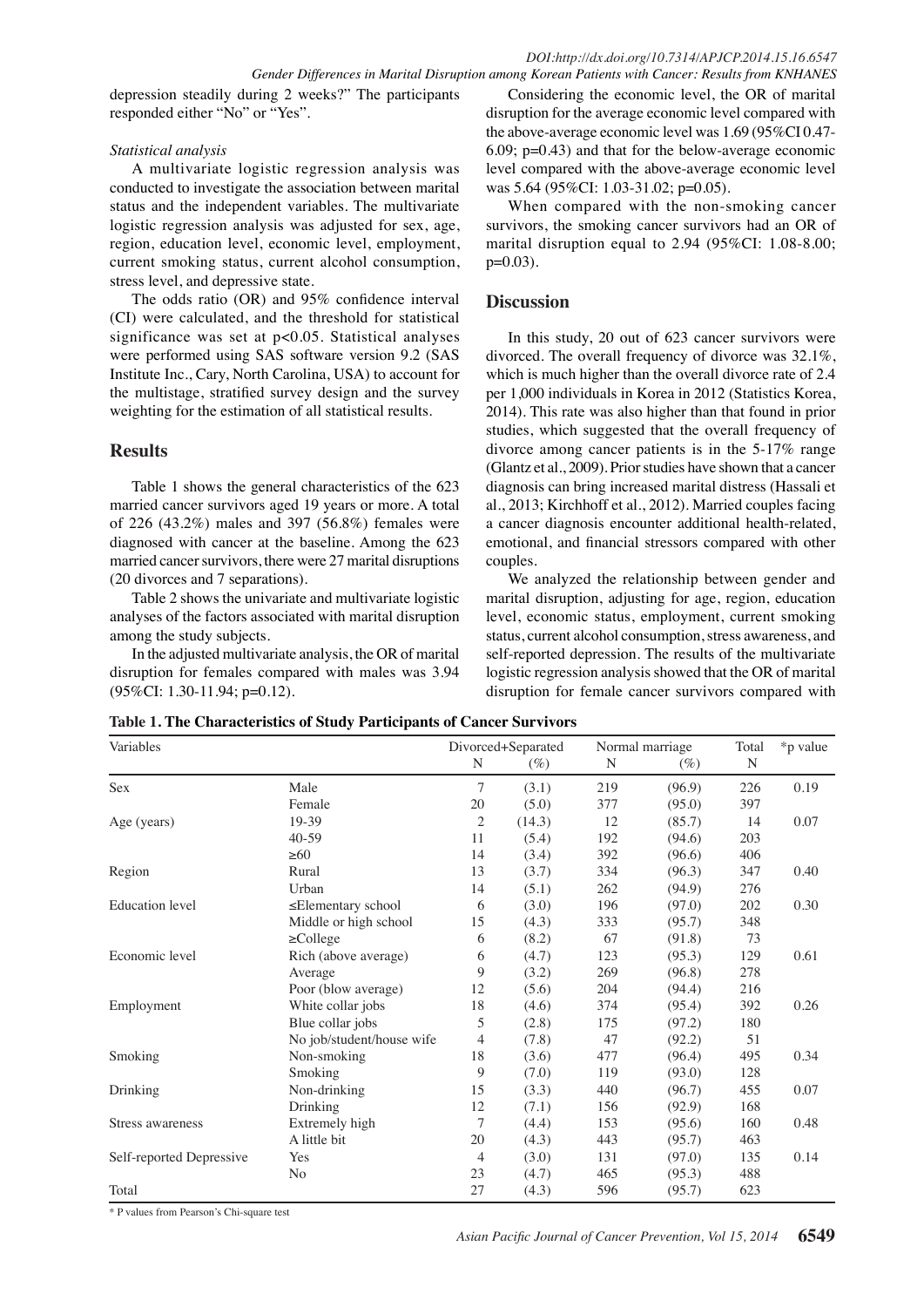#### *Hai-Yan Song et al*

| Variables                |                           | Univaraite analysis |                  | p value | Multivariable analysis |                  | p value |
|--------------------------|---------------------------|---------------------|------------------|---------|------------------------|------------------|---------|
|                          |                           | <b>OR</b>           | $95\%$ CI        |         | <b>OR</b>              | $95\%$ CI        |         |
| Sex                      | Male                      | 1.00                |                  |         | 1.00                   |                  |         |
|                          | Female                    | 1.99                | $(0.71 - 5.60)$  | 0.19    | 3.94                   | $(1.30-11.94)$   | 0.02    |
| Age (years)              | 19-39                     | 6.36                | $(0.94 - 43.17)$ | 0.06    | 5.41                   | $(0.27-109.13)$  | 0.27    |
|                          | $40 - 59$                 | 1.90                | $(0.77 - 4.71)$  | 0.17    | 2.20                   | $(0.54 - 8.98)$  | 0.27    |
|                          | $\geq 60$                 | 1.00                |                  |         | 1.00                   |                  |         |
| Region                   | Rural                     | 1.00                |                  |         | 1.00                   |                  |         |
|                          | Urban                     | 1.47                | $(0.60 - 3.63)$  | 0.40    | 1.26                   | $(0.46 - 3.48)$  | 0.65    |
| <b>Education</b> level   | $\leq$ Elementary school  | 1.00                |                  |         | 1.00                   |                  |         |
|                          | Middle or high school     | 1.61                | $(0.53 - 4.88)$  | 0.40    | 1.42                   | $(0.46 - 4.36)$  | 0.54    |
|                          | $\geq$ College            | 2.79                | $(0.78 - 9.95)$  | 0.11    | 2.38                   | $(0.64 - 8.81)$  | 0.20    |
| Economic level           | Rich (above average)      | 1.00                |                  |         | 1.00                   |                  |         |
|                          | Average                   | 1.60                | $(0.51 - 5.06)$  | 1.00    | 1.69                   | $(0.47 - 6.09)$  | 0.42    |
|                          | Poor (blow average)       | 1.60                | $(0.51 - 5.06)$  | 0.42    | 5.64                   | $(1.03 - 31.02)$ | 0.05    |
| Employment               | White collar jobs         | 1.00                |                  |         | 1.00                   |                  |         |
|                          | Blue collar jobs          | 0.51                | $(0.16-1.66)$    | 0.27    | 0.44                   | $(0.09 - 2.03)$  | 0.29    |
|                          | No job/student/house wife | 1.77                | $(0.51 - 6.15)$  | 0.37    | 1.31                   | $(0.33 - 5.23)$  | 0.70    |
| Smoking                  | Non-smoking               | 1.00                |                  |         |                        | 1.00             |         |
|                          | Smoking                   | 1.60                | $(0.60 - 4.29)$  | 0.35    | 2.94                   | $(1.08 - 8.00)$  | 0.03    |
| Drinking                 | Non-drinking              | 1.00                |                  |         | 1.00                   |                  |         |
|                          | Drinking                  | 2.31                | $(0.91 - 5.87)$  | 0.08    | 2.63                   | $(0.81 - 8.61)$  | 0.11    |
| Stress awareness         | Extremely high            | 1.00                |                  |         | 1.00                   |                  |         |
|                          | A little bit              | 1.42                | $(0.54 - 3.75)$  | 0.48    | 1.23                   | $(0.49 - 3.08)$  | 0.66    |
| Self-reported Depressive | Yes                       | 1.00                |                  |         | 1.00                   |                  |         |
|                          | N <sub>o</sub>            | 2.49                | $(0.71 - 8.76)$  | 0.15    | 3.21                   | $(0.82 - 12.61)$ | 0.10    |

## **Table 2. The Univariate and Multivariate Logistic Regression Analysis (Factors Associated with Marital Disruption)**

male cancer survivors was 3.94 (95%CI: 1.30-11.94; p=0.02). This result implies that a diagnosis of cancer brings a higher risk of marital disruption to women than to men. One explanation for this result may be the low social status of South Korean women.

Women in South Korea have recently experienced great social change, improving their social status over the last 30 years. Despite this evidence of official equality, questions remain about the true nature of the improvement in women's social status and gender-equality; inequality persists in some areas, such as the scarcity of women in professional fields, the prevalent imbalance of housework, the coherent belief in gender differences, and other factors. Korea still remains a patriarchal society.

According to some researches, wives who work very long hours as paid employees are more likely to divorce or separate than wives who are out of the labor force (Shin et al., 2014; Yean-Ju and 2008), and a wife's employment increases the chance of marital disruption (Jolovaara and Marika, 2003; Poortman et al., 2002; Schoen et al., 2002). Some studies argue that a wife's income allows her to walk away from an unhappy marriage; researchers call this the "independence effect", in contrast to the "income effect", which refers to the stabilizing effect of incomes on marriages (Oppenheimer and Valerie, 1997; Sayer and Bianchi, 2000; Yu-soon, 2005). In South Korea, although increasing numbers of women work outside the home, the dominant conception, particularly for the college-educated middle class, is that the husband is the "outside person", whose employment provides the main source of economic support, whereas the wife is the "inside person", whose chief responsibility is the maintenance of the household. The rate of labor-force participation among married women from 15 to 49 years of age is approximately 40% in urban areas according to the 2000 census, and the average wage for women is 61% that of men (KOSIS, 2008). Women tend to leave the labor force when they get married. Many women manage the family finances, and informal private short-term credit associations give them access to funds that might not be obtainable from a conventional bank. The most important responsibility of married women is probably the management of their children's education.

In South Korea, because of their low social status and low labor-force participation rate, women are generally at a disadvantage to men within a marriage. After a cancer diagnosis, the situation will be even worse, because women can no longer perform their usual roles within the household and can no longer take care of the families. At such times, husbands may look down upon their spouses and choose to leave or abandon them.

From Table 2, the OR of marital disruption for individuals with below-average incomes compared with those with above-average incomes was 5.64 (95%CI: 1.03-31.02; p=0.05), and that for individuals with average incomes compared with those with above-average incomes was 1.69 (95%CI: 0.47-6.09; p=0.43). In fact, higher levels of marital stability among couples with higher socioeconomic status have already been observed (Bernardi et al., 2011; Esping-Andersen, 2009; salvini et al., 2011). In other words, lower economic status results in a higher risk of marital disruption, which is the same as the finding of our study.

The OR of marital disruption for cancer survivors who smoke compared with those who do not smoke was 2.94 (95%CI: 1.08-8.00; p=0.0347). One explanation for this result may be that the impact of smoking and marital disruption is bidirectional; the result may also be explained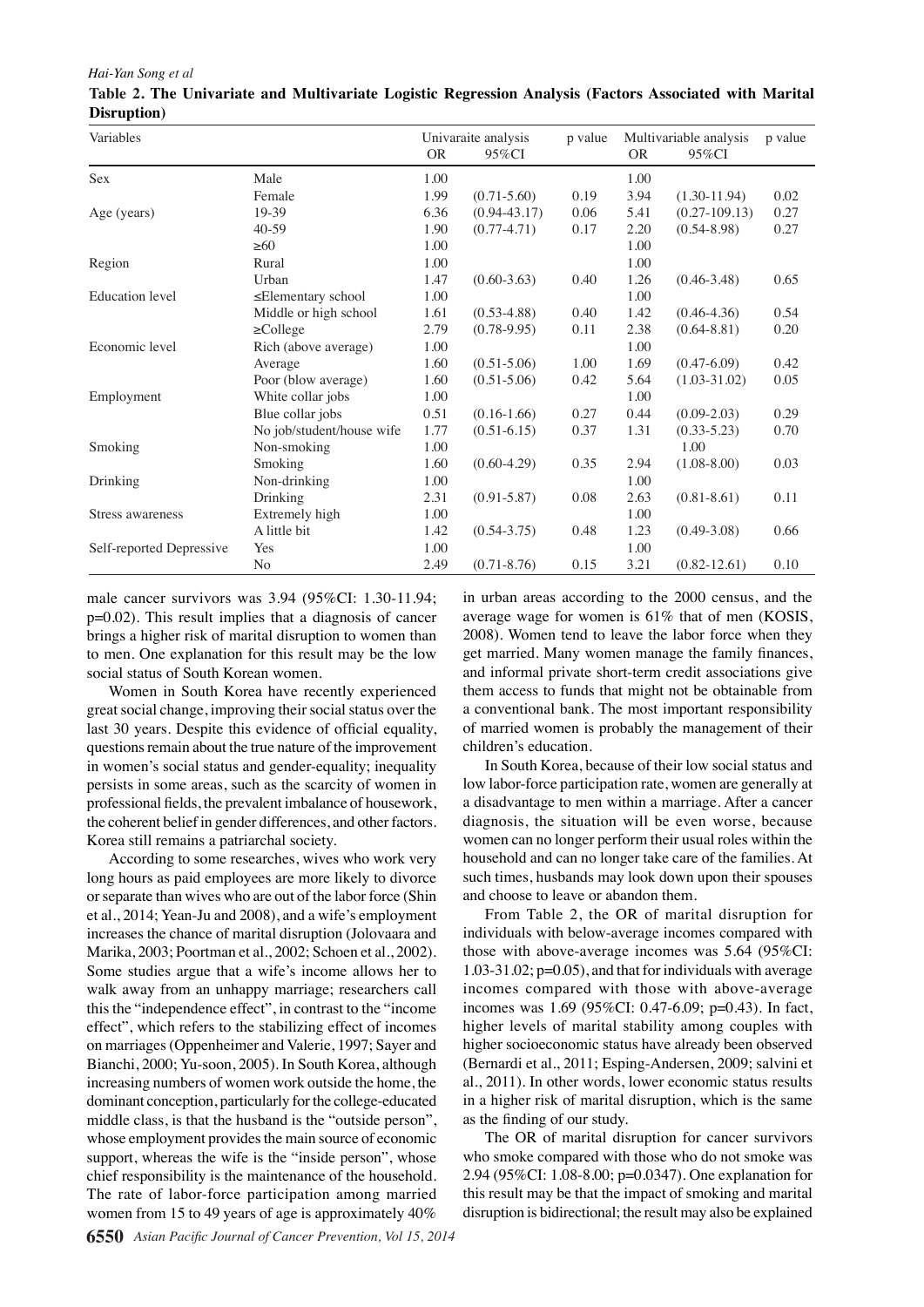### *DOI:http://dx.doi.org/10.7314/APJCP.2014.15.16.6547 Gender Differences in Marital Disruption among Korean Patients with Cancer: Results from KNHANES*

by a higher rate of smoking among cancer survivors who had marital disruptions compared with those who did not. A cohort study conducted in the United States found that women who became divorced or widowed had an increased risk of relapsing or starting to smoke (Lee et al., 2005).

Although age is known to be a strong risk factor for divorce and separation (Christoffersen, 2002; Socialstyrelsen, 2006), we found a negative (albeit nonsignificant because of the small sample size) trend in marital disruption as age increased. Marital relationships, in particular, may be strained for younger cancer patients as they face health-related, emotional, and financial stressors as a result of the cancer. For married couples, as cancer diagnosis can bring increased marital distress, uncertainty about a partner's health, problems with sexual functioning and fertility, as well as added financial stress and instability (Avci and Kumcagiz, 2011; Gurney et al., 2009). However, the impact of cancer on marital outcomes among young adults may be unique because of the complex lifestyle and social changes that occur during young adulthood. Marriage can bring significant social and emotional support to young cancer patients as well as provide important resources during treatment and recovery through a spouse's income and health insurance coverage. Younger marriages may be less resilient to the stresses of cancer treatment and recovery, however, and they may face competing burdens of having young children or lower job security than older couples. Among young cancer survivors, the increased emotional and financial burdens of cancer may impact on marriages in ways not seen among other survivor populations.

Compared with other individuals with cancer, young cancer survivors may have a higher risk of divorce and separation, although our findings cannot support such a conclusion, possibly because the sample of young cancer survivors was very small. Future studies could expand the sample size and explore the effects of age on the likelihood of marital disruptions due to cancer through case-control and cohort studies.

To our knowledge, this study is the first to use the data from the KNHANES to try to determine whether female cancer survivors are at a higher risk than male cancer survivors of being abandoned by their spouses in Korea. The advantage of this study is that we used the KNHANES, which was designed as a complex, stratified, multistage, probability-cluster survey and thus excludes the possibility of selection biases.

There are several limitations to our study, however. First, because the subjects of our study were cancer survivors, information on cancer status is important, such as the cancer stage, the time of the first diagnosis, and whether or not complications exist. We could not confirm those factors, because the KNHANES did not include such information. Second, all information in the KNHANES was collected by the participants' responses to questions, so information biases may exist. For example, the rates of reported smoking and alcohol drinking might have been underestimated, whereas stress awareness and self-reported depression might have been overestimated. Third, our study did not include information on the

participants' children, such as how many children were in the household and the ages of the children and also some other psychosocial factors such as depression, which are known to be risk factors for marital disruption. One of the most important limitations of our study is the crosssectional design, which made it difficult for us to identify causal relationships between marital disruption and gender and other associated factors.

In conclusion, the risk of partner abandonment following a cancer diagnosis was higher among women than among men, so we recommend that medical practitioners be especially sensitive to early signs of marital discord in couples affected by the occurrence of a serious medical illness such as cancer, especially when the affected spouse is female. Early identification and psychosocial intervention might reduce the frequency of divorce and separation and thus improve the quality of life and quality of care for cancer survivors.

## **References**

- Ahmad Kiadaliri A, Bastani P, Ibrahimipour H (2012). Healthrelated quality of life of breast cancer patients in Iran: pooled analysis using generalized estimating equations. *Asian Pac J Cancer Prev*, **13**, 941-4.
- Avci IA, Kumcagiz H (2011). Marital adjustment and loneliness status of women with mastectomy and husbands reactions. *Asian Pac J Cancer Prev*, **12**, 453-9.
- Bernardi F, Juan-Ignacio, Martinez-Pastor (2011). Divorce risk factors and their variation over time in Spain. *Demographic Research*, **24**.
- Carlsen K, Dalton SO, Frederiksen K, et al (2007). Are cancer survivors at an increased risk for divorce? A Danish cohort study. *Eur J Cancer*, **43**, 2093-9.
- Christoffersen M (2002). Dissolved families.
- Cull A, Cowie V, Farquharson D, et al (1993). Early stage cervical cancer: psychosocial and sexual outcomes of treatment. *Br J Cancer*, **86**, 1216-20.
- Doyle C, Kushi L, Byers T, et al (2006). Nutrition and physical activity during and agter cancer treatment: an American Cancer Society guide for informed choices. *CA Cancer J Clin*, **56**, 323-53.
- Esping-Andersen G (2009). The Incomplete revolution: adapting welfare states to women's new roles. Cambridge, UK: Polity Press.
- Ezat WP, Noraziani K, Sabrizan O (2012). Improving quality of life among cancer patients in Malaysia. *Asian Pac J Cancer Prev*, **13**, 1069-75.
- Glantz MJ, Chamberlain MC, Liu Q, et al (2009). Gender disparity in the rate of partner abandonment in patients with serious medical illness. *Cancer*, **115**, 5237-42.
- Gurney J, Krull K, Kadan-Lottick N, et al (2009). Social outcomes in the childhood cancer survivor study cohort. *J Clin Oncol*, **27**, 2390-5.
- Hassali MA, Knight A, Shafie AA, et al (2013). Cross sectional assessment of health related quality of life (HRQoL) among patients with cancer in Malaysia. *Asian Pac J Cancer Prev*, **14**, 3017-21.
- Hawighorst-Knapstein S, Fusshoeller C, Franz C, et al (2004). The impact of treatment for genital cancer on quality of life and body image- results of a prospective longitudinal 10-year study. *Gynecol Oncol*, **94**, 398-403.
- Johansen C, Schou G, Soll-Johanning H, et al (1996). Influence of marital status on survival from colon and rectal cancer in Denmark. *Br J Cancer*, **74**, 985-8.